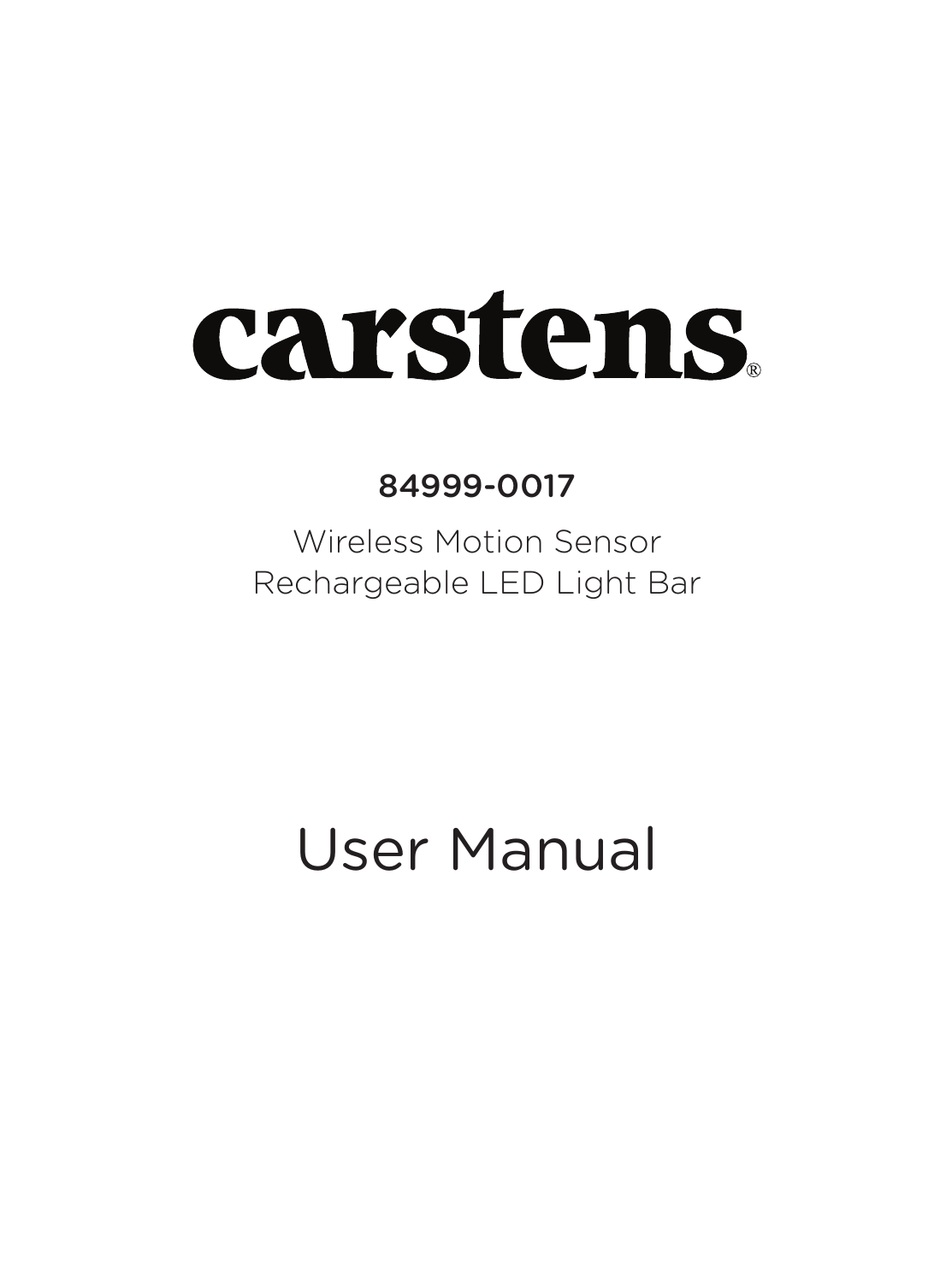## Thanks for your purchase!

To ensure proper use and trouble-free operation, please read this user manual thoroughly first.

The Carstens® Wireless Motion Sensor Rechargeable LED Light Bar provides convenient illumination wherever it's needed. The slim size of this wireless light bar allows for placement in tight spaces, like a wall desk or cabinet, and is easily secured to any surface.

Set the LED light to activate when the infrared sensor detects motion in dark or dim settings ("G" mode) or switch on/off manually. Fully wireless, the long-lasting battery is USB rechargeable.

## Package Contents

- Wireless motion sensor LED light bar
- Micro-USB cable and USB wall charger
- 3M adhesive foam tabs (double-sided)
- Magnetic strip (for installation on non-magnetic surfaces)
- User manual

# Technical Specifications

| <b>LED Quantity</b>             | 10 SMD 2835 bulbs                             | Sensing<br>Distance | $<10$ feet<br>(3 meters)                                  |
|---------------------------------|-----------------------------------------------|---------------------|-----------------------------------------------------------|
| Color<br>Temperature            | 3000-3500<br>Warm white                       | Sensing<br>Angle    | 120 degrees                                               |
| <b>IFD</b><br><b>Brightness</b> | 100   M + 20%                                 | Battery             | Lithium-ion battery<br>3 7V 1000 mAh                      |
| LED Life                        | >60000 hours                                  | Product<br>Size     | 7.5 in x 0.5 in x 1.33 in<br>(190 mm x 34 mm x<br>125 mm) |
| Standby<br>Current              | <c (operating<br="" 35ma="">voltage 3.7V)</c> | Weight              | $15$ lbs                                                  |
| Work Current                    | < 250mA (Operating<br>voltage 3.7V)           |                     |                                                           |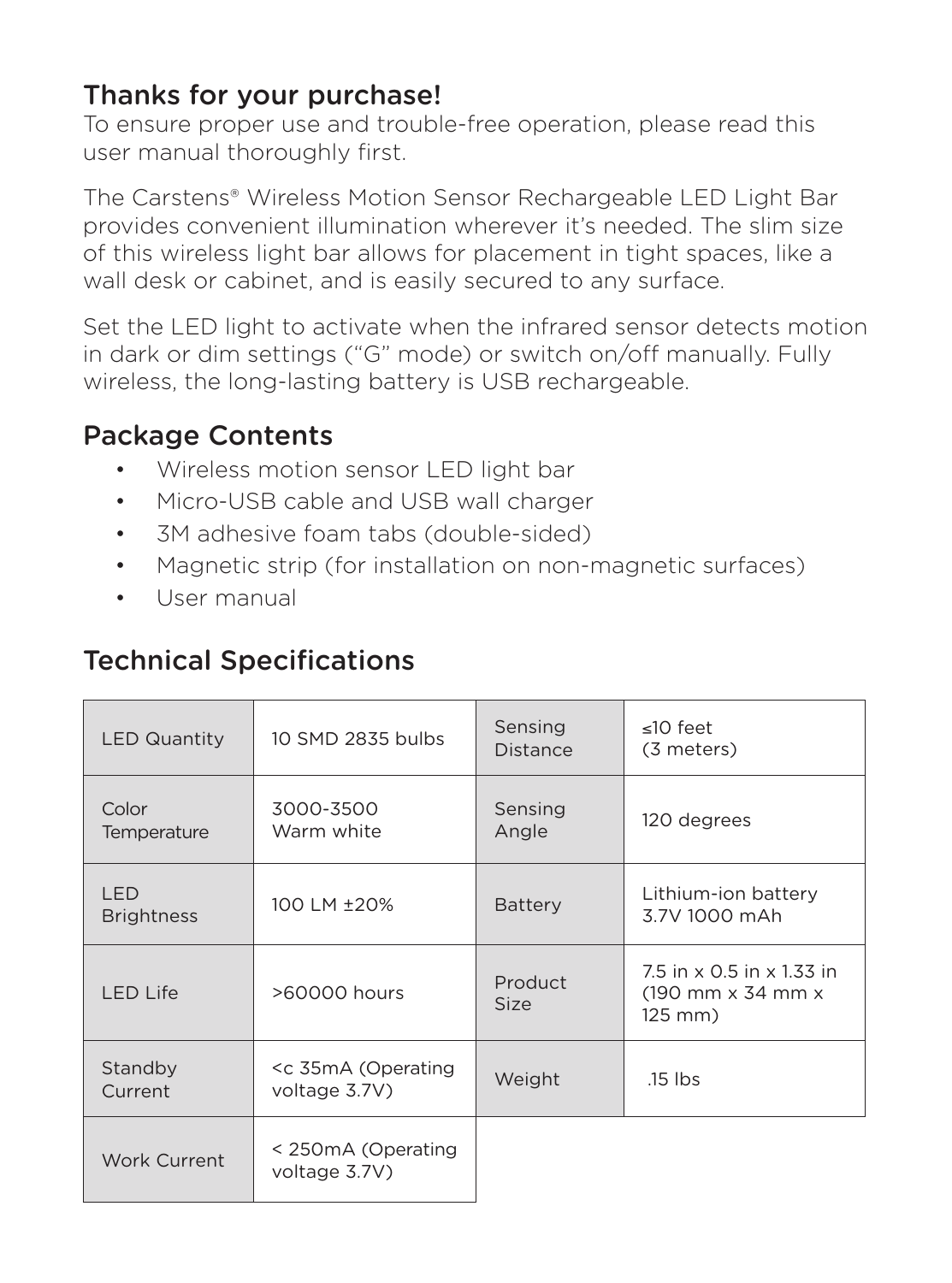# Features

- Infrared sensor detects movement.
- In low light conditions, the light bar turns on when motion is detected in the range of 10 feet (3 meters) and turns off after 20 seconds if motion is no longer detected.
- Built-in sensor doesn't activate in bright environments to conserve battery power.
- Three modes: On, Off, and "G" (Sensor). Manually turn the light bar on to work in always bright mode and manually turn it off when not needed. In the sensor light mode ("G"), the light bar automatically turns on when motion is detected and turns off in 20 seconds if motion is no longer detected.
- Built-in lithium-ion battery can be charged via the micro-USB cable.
- Built-in magnet easily secures light bar to any magnetic surface. For non-magnetic surfaces, use the included mounting accessories for hassle-free installation.

# Installation (Magnetic Surface)

- 1. Choose desired installation location (magnetic surface).
- 2. Place light bar (built-in magnet will automatically affix to surface). Straighten or adjust as necessary.
- 3. Remove the black tape covering the infrared sensor to operate the light bar in "G" mode.

# Installation (Non-Magnetic Surface)

- 1. Choose desired installation location (non-magnetic surface).
- 2. Peel off the film from one side of the 3M foam pads, and secure them to the magnetic strip.
- 3.Peel off the remaining film from the other side of the foam pads, then secure the magnetic strip with exposed adhesive to the non-magnetic surface, pressing firmly.
- 4.Place light bar (built-in magnet will automatically affix to strip). Straighten or adjust as necessary.
- 5. Remove the black tape covering the infrared sensor to operate the light bar in "G" mode.

# **Charging**

To charge, use the micro-USB cable to connect the light bar to the port on the wall charger (both supplied). Alternatively, connect the cable to the USB port on a PC. The indicator on the light bar is red during charging and turns to green once the light bar is fully charged.